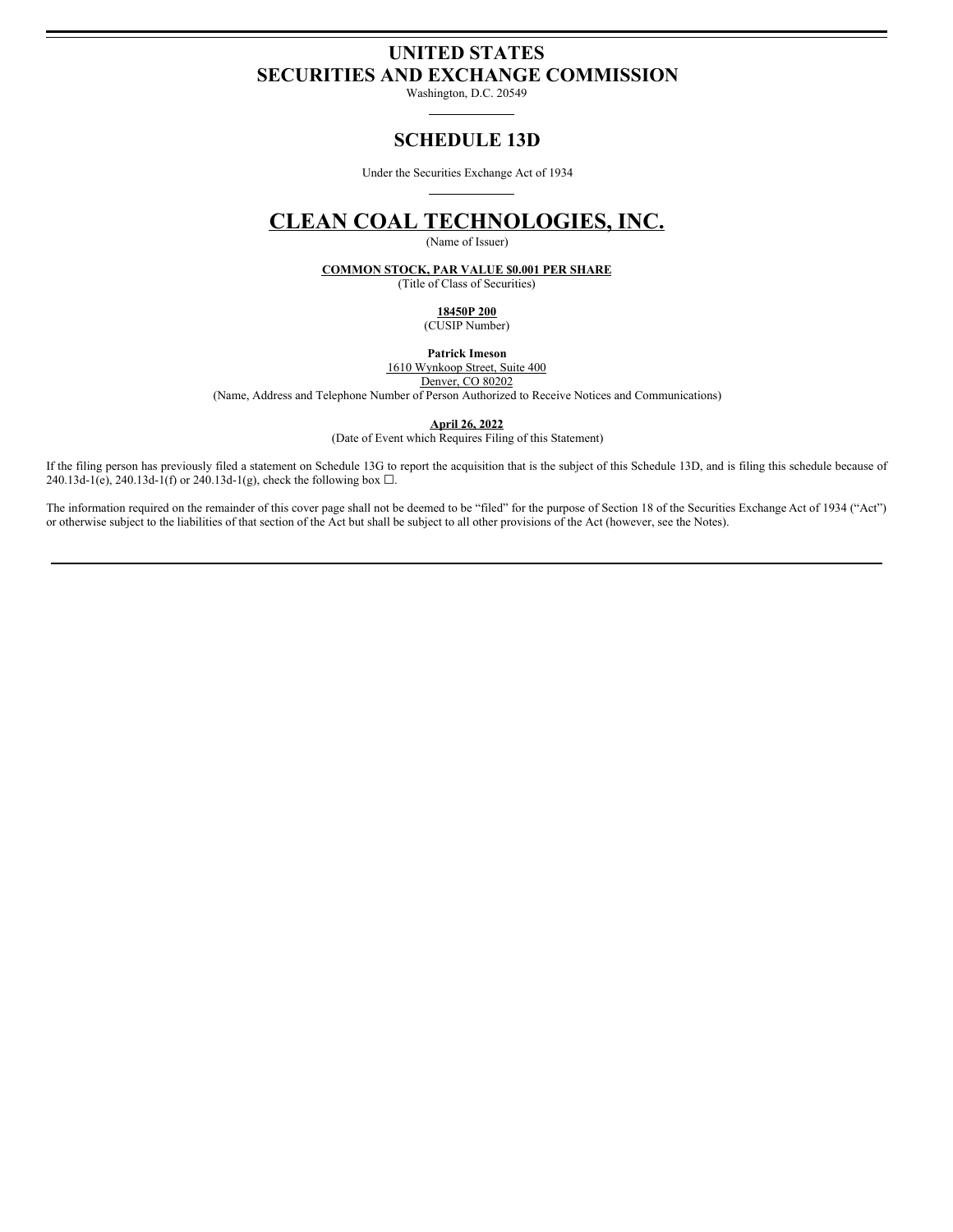## **SCHEDULE 13D**

**CUSIP No. 18450P 200**

|                     | <b>NAMES OF REPORTING PERSONS</b>                                                        |
|---------------------|------------------------------------------------------------------------------------------|
|                     | I.R.S. IDENTIFICATION NOS. OF ABOVE PERSONS (ENTITIES ONLY)                              |
|                     | <b>Wyoming New Power Inc.</b>                                                            |
| $\mathbf{2}$        | CHECK THE APPROPRIATE BOX IF A MEMBER OF A GROUP*                                        |
|                     | (a) $\square$                                                                            |
|                     | (b)                                                                                      |
| 3                   | <b>SEC USE ONLY</b>                                                                      |
|                     |                                                                                          |
| 4                   | SOURCE OF FUNDS (See Instructions)                                                       |
|                     | oo                                                                                       |
| 5                   | CHECK IF DISCLOSURE OF LEGAL PROCEEDINGS IS REQUIRED PURSUANT TO ITEMS 2(D) OR 2(E)      |
|                     |                                                                                          |
| 6                   | CITIZENSHIP OR PLACE OF ORGANIZATION                                                     |
|                     | Wyoming                                                                                  |
| <b>NUMBER OF</b>    | <b>SOLE VOTING POWER</b><br>7                                                            |
| <b>SHARES</b>       | 85,720,387(1)                                                                            |
| <b>BENEFICIALLY</b> | <b>SHARED VOTING POWER</b><br>8                                                          |
| <b>OWNED BY</b>     |                                                                                          |
| <b>EACH</b>         | <b>SOLE DISPOSITIVE POWER</b><br>9                                                       |
| <b>REPORTING</b>    | 85,720,387 (1)                                                                           |
| <b>PERSON</b>       | <b>SHARED DISPOSITIVE POWER</b><br>10                                                    |
| <b>WITH</b>         |                                                                                          |
| 11                  | AGGREGATE AMOUNT BENEFICIALLY OWNED BY EACH REPORTING PERSON                             |
|                     | 85,720,387 (1)                                                                           |
| 12                  | CHECK BOX IF THE AGGREGATE AMOUNT IN ROW (11) EXCLUDES CERTAIN SHARES (See Instructions) |
|                     |                                                                                          |
| 13                  | PERCENT OF CLASS REPRESENTED BY AMOUNT IN ROW (11)                                       |
|                     | $17.15 \frac{9}{6}(2)$                                                                   |
| 14                  | TYPE OF REPORTING PERSON (See Instructions)                                              |
|                     | $\bf CO$                                                                                 |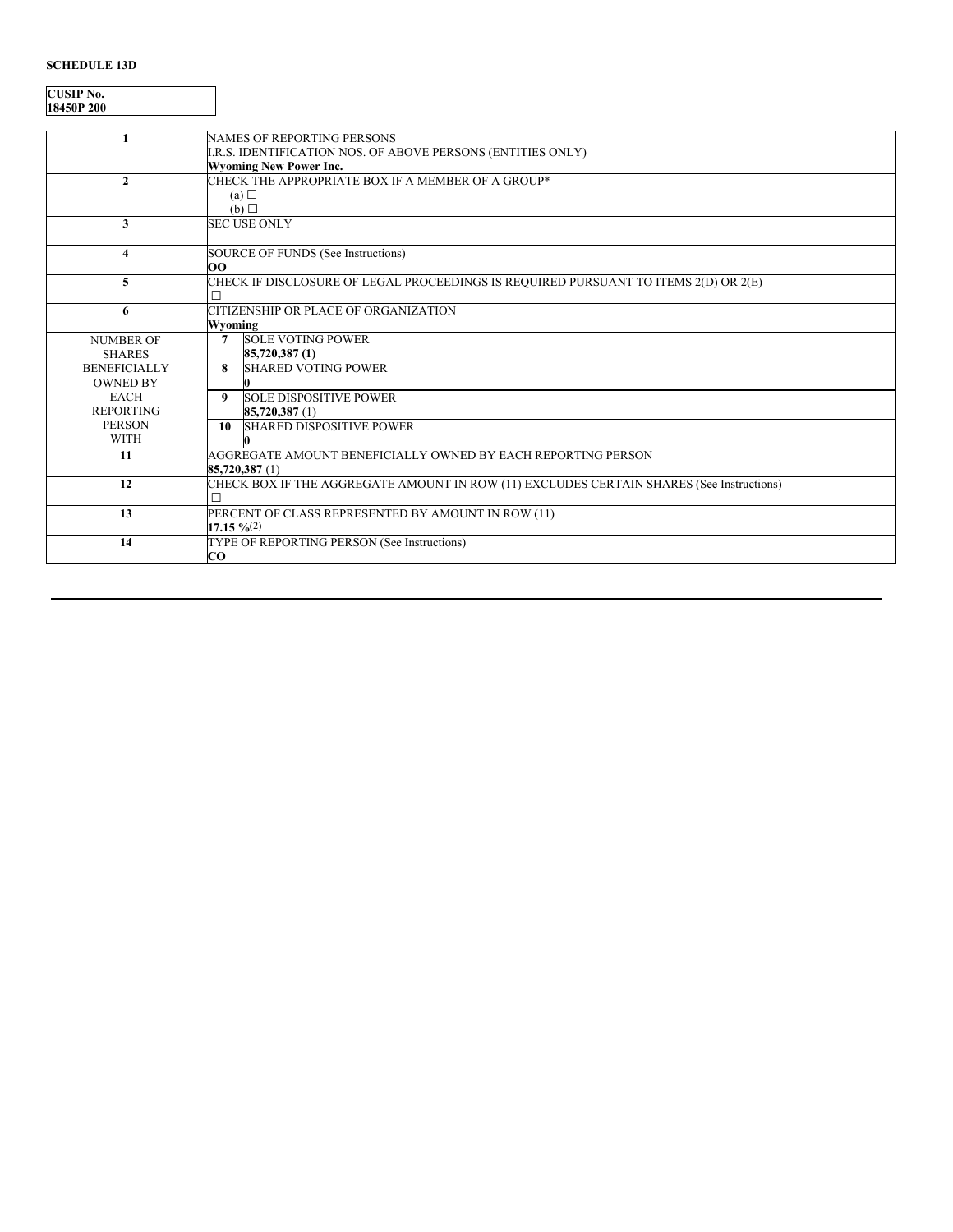| <b>CUSIP No.</b> |
|------------------|
| 18450P 200       |

|                     | <b>NAMES OF REPORTING PERSONS</b>                                                        |
|---------------------|------------------------------------------------------------------------------------------|
|                     | I.R.S. IDENTIFICATION NOS. OF ABOVE PERSONS (ENTITIES ONLY)                              |
|                     | <b>Black Diamond Financial Group LLC</b>                                                 |
| $\mathbf{2}$        | CHECK THE APPROPRIATE BOX IF A MEMBER OF A GROUP*                                        |
|                     | (a)                                                                                      |
|                     | (b)                                                                                      |
| 3                   | <b>SEC USE ONLY</b>                                                                      |
|                     |                                                                                          |
| 4                   | SOURCE OF FUNDS (See Instructions)                                                       |
|                     | OO                                                                                       |
| 5                   | CHECK IF DISCLOSURE OF LEGAL PROCEEDINGS IS REQUIRED PURSUANT TO ITEMS 2(D) OR 2(E)      |
|                     | П                                                                                        |
| 6                   | CITIZENSHIP OR PLACE OF ORGANIZATION                                                     |
|                     | <b>Delaware</b>                                                                          |
| <b>NUMBER OF</b>    | <b>SOLE VOTING POWER</b><br>$\overline{7}$                                               |
| <b>SHARES</b>       | 85,720,387(1)                                                                            |
| <b>BENEFICIALLY</b> | 8 SHARED VOTING POWER                                                                    |
| <b>OWNED BY</b>     |                                                                                          |
| <b>EACH</b>         | 9 SOLE DISPOSITIVE POWER                                                                 |
| <b>REPORTING</b>    | 85,720,387 (1)                                                                           |
| <b>PERSON</b>       | <b>10 SHARED DISPOSITIVE POWER</b>                                                       |
| <b>WITH</b>         |                                                                                          |
| 11                  | AGGREGATE AMOUNT BENEFICIALLY OWNED BY EACH REPORTING PERSON                             |
|                     | 85,720,387(1)                                                                            |
| 12                  | CHECK BOX IF THE AGGREGATE AMOUNT IN ROW (11) EXCLUDES CERTAIN SHARES (See Instructions) |
|                     |                                                                                          |
| 13                  | PERCENT OF CLASS REPRESENTED BY AMOUNT IN ROW (11)                                       |
|                     | $17.15\%$ (2)                                                                            |
| 14                  | TYPE OF REPORTING PERSON (See Instructions)                                              |
|                     | $\bf CO$                                                                                 |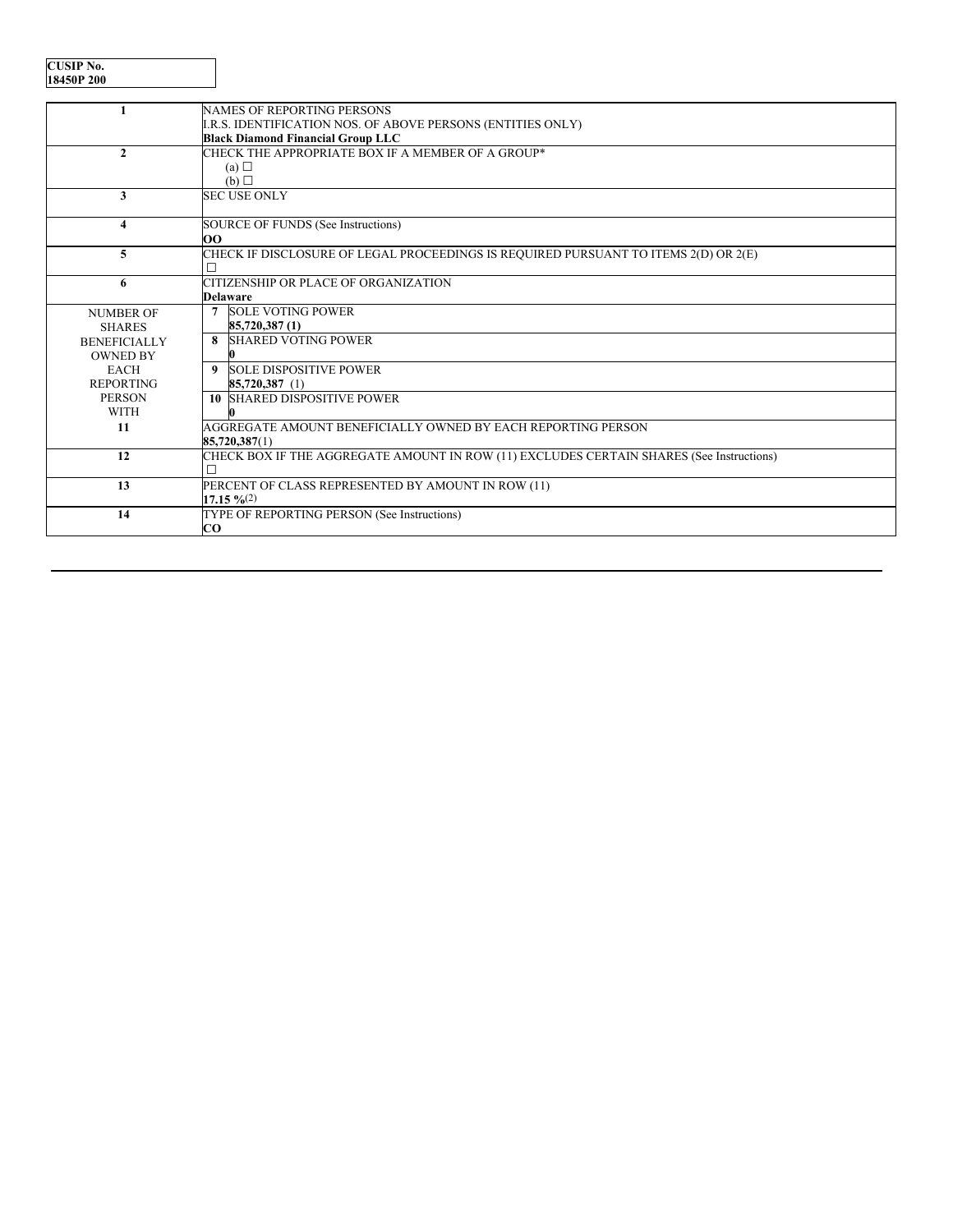| <b>CUSIP No.</b> |
|------------------|
| 18450P 200       |

|                     | NAMES OF REPORTING PERSONS                                                               |
|---------------------|------------------------------------------------------------------------------------------|
|                     | I.R.S. IDENTIFICATION NOS. OF ABOVE PERSONS (ENTITIES ONLY)                              |
|                     | <b>Patrick Imeson</b>                                                                    |
| $\mathbf{2}$        | CHECK THE APPROPRIATE BOX IF A MEMBER OF A GROUP*                                        |
|                     | (a) $\Box$                                                                               |
|                     | (b)                                                                                      |
| 3                   | <b>SEC USE ONLY</b>                                                                      |
|                     |                                                                                          |
| 4                   | SOURCE OF FUNDS (See Instructions)                                                       |
|                     | OO                                                                                       |
| 5                   | CHECK IF DISCLOSURE OF LEGAL PROCEEDINGS IS REQUIRED PURSUANT TO ITEMS 2(D) OR 2(E)      |
|                     |                                                                                          |
| 6                   | CITIZENSHIP OR PLACE OF ORGANIZATION                                                     |
|                     | <b>USA</b>                                                                               |
| <b>NUMBER OF</b>    | <b>SOLE VOTING POWER</b><br>$\overline{7}$                                               |
| <b>SHARES</b>       | 85,720,387(1)                                                                            |
| <b>BENEFICIALLY</b> | <b>8</b> SHARED VOTING POWER                                                             |
| <b>OWNED BY</b>     |                                                                                          |
| <b>EACH</b>         | 9 SOLE DISPOSITIVE POWER                                                                 |
| <b>REPORTING</b>    | 85,720,387 (1)                                                                           |
| <b>PERSON</b>       | <b>10 SHARED DISPOSITIVE POWER</b>                                                       |
| <b>WITH</b>         | n                                                                                        |
| 11                  | AGGREGATE AMOUNT BENEFICIALLY OWNED BY EACH REPORTING PERSON                             |
|                     | 85,720,387 (1)                                                                           |
| 12                  | CHECK BOX IF THE AGGREGATE AMOUNT IN ROW (11) EXCLUDES CERTAIN SHARES (See Instructions) |
|                     |                                                                                          |
| 13                  | PERCENT OF CLASS REPRESENTED BY AMOUNT IN ROW (11)                                       |
|                     | $17.15 \frac{9}{6}(2)$                                                                   |
| 14                  | TYPE OF REPORTING PERSON (See Instructions)                                              |
|                     | IN                                                                                       |

Notes:

(1) Consists of 85,720,387 shares of common stock of Clean Coal Technologies Inc. acquired by Wyoming New Power Inc., a Wyoming corporation owned by Black Diamond Financial Group LLC, a Delaware limited liability company over which Patrick Imeson has sole voting and investment power.

(2) Based on 499,829,763 shares of common stock of Clean Coal Technologies Inc. currently issued and outstanding.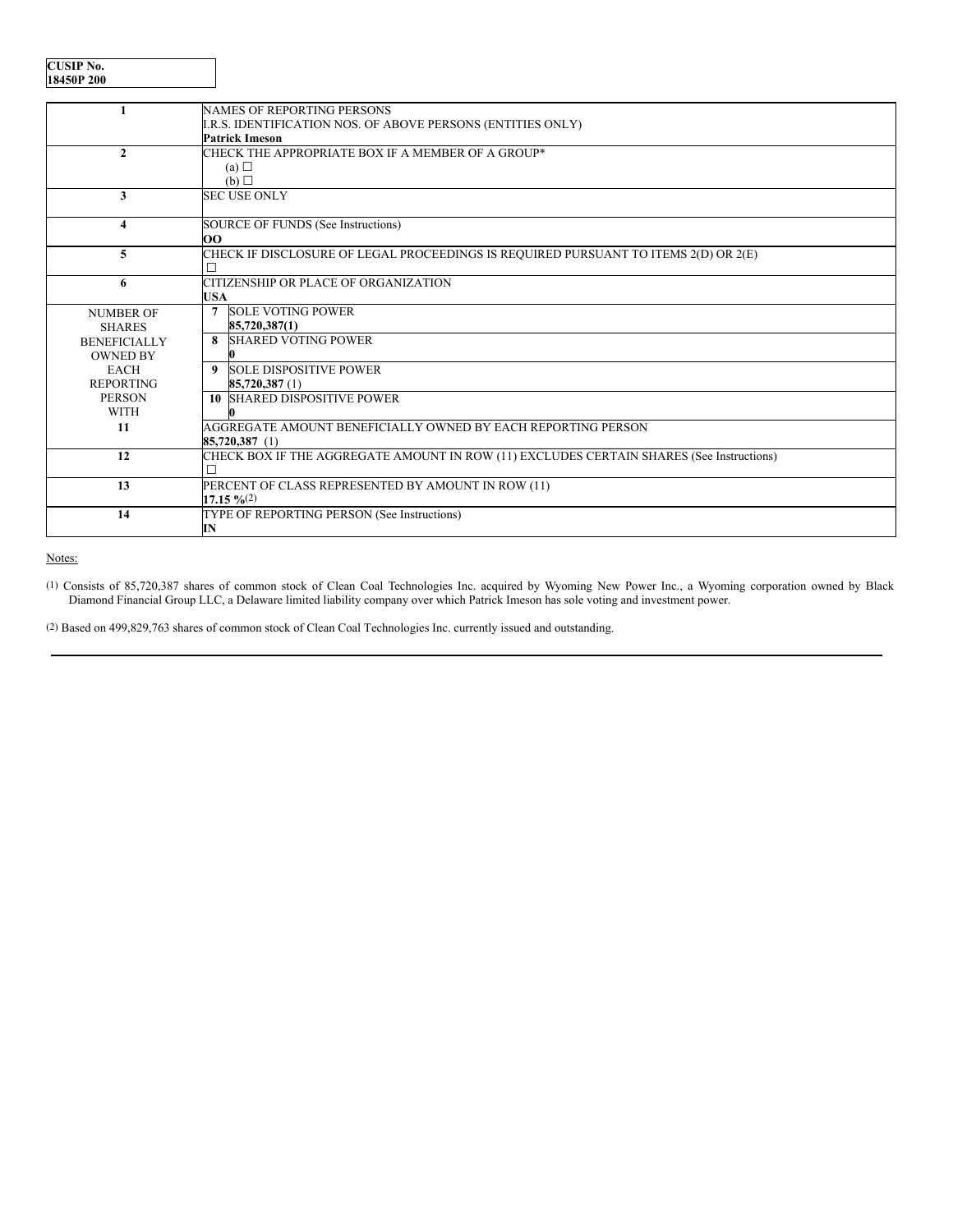#### **Item 1. Security and Issuer**

This statement relates to the common stock, par value of \$0.001 per share, of Clean Coal Technologies Inc., a corporation organized under the laws of the state of Nevada (the "**Issuer**"**).** On April 26, 2022,**Wyoming New Power Inc.** converted \$342,881.55 of debt into 85,720,387 shares of the Issuer's common stock, par value \$0.001 per share, at a conversion price of \$0.004 per share. The Issuer maintains its principal executive office at 295 Madison Avenue, New York, NY 10017 U.S.A.

#### **Item 2. Identity and Background**

#### **Name:**

This statement is filed by Wyoming New Power Inc., Black Diamond Financial Group LLC and Patrick Imeson (singly and collectively, the "**Reporting Person**").

#### **Residence or Business Address of each Reporting Person:**

1610 Wynkoop Street, Suite 400 Denver, CO 80202

#### **Present Principal Business or Occupation:**

Wyoming New Power Inc.'s principal business is energy development.

Black Diamond Financial Group LLC is an asset management company.

Patrick Imeson is the manager of Black Diamond Financial Group LLC and other asset management companies and has sole voting and investment power with respect to the securities owned by Black Diamond Financial Group LLC

#### **Place of Organization or Citizenship:**

Wyoming New Power Inc. is a Wyoming corporation.

Black Diamond Financial Group LLC is a Delaware limited liability company.

Patrick Imeson is a US citizen.

#### **Criminal Proceedings:**

During the last five years, no Reporting Person has been convicted in any criminal proceeding.

#### **Civil Proceedings:**

During the last five years, no Reporting Person has been a party to any civil proceeding of a judicial or administrative body of competent jurisdiction where, as a result of such proceeding, there was or is a judgment, decree or final order enjoining future violations of, or prohibiting or mandating activities subject to, federal or state securities laws or finding any violation with respect to such laws.

#### **Item 3. Source and Amount of Funds or Other Considerations**

● Prior to the April 26, 2022 (the "**Date of Event**"), the Issuer owed approximately \$18,342,880 of debt to Wyoming New Power Inc. and affiliated entities Black Diamond Financial Group LLC and CCTC Acquisition Partners, LLC. \$342,881.55 of the debt owed to Wyoming New Power Inc. was converted into 85,720,387 shares of the Issuer's common stock on April 26,2022 at a conversion price of \$0,004 per share. The funds utilized by Wyoming New Power Inc. to make loans to the Issuer came from working capital.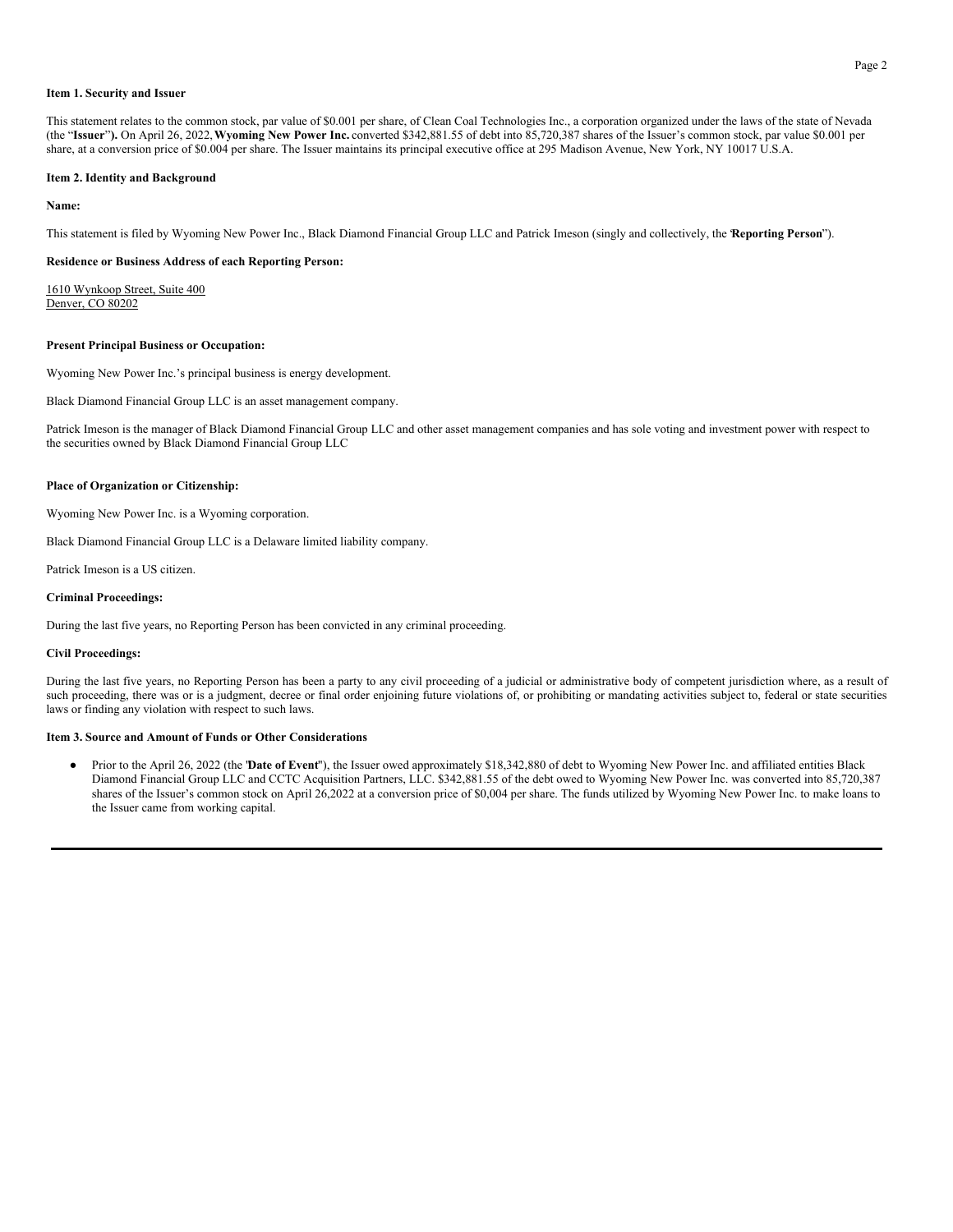#### **Item 4. Purpose of Transaction**

The Reporting Person acquired the securities referred to in Item 3 above in furtherance of an expected restructuring of the Issuer under which the Reporting Person desires to help the Issuer clean up its balance sheet to make it more desirable for potential acquisition and capital raising transactions. Prior to the debt conversion referenced in Item 3., of the 500,000,000 authorized shares of Issuer's common stock, 414,109,376 were issued and outstanding. Following the debt conversion, 499,829,763 of the Issuer's authorized shares are issued and outstanding. The Issuer has proposed to effect a reverse split of its common stock at the ratio of 1 for 100 and intends to hold a special stockholders' meeting seeking the approval of the holders of a majority of its issued and outstanding common stock to grant the board of directors of the Issuer the authority to amend the Issuer's Articles of Incorporation to effect the reverse split. The Reporting Person converted a portion of the debt owed to it by the Issuer with the intention of voting in favor of the reverse stock split. If the reverse stock split is approved and implemented, the Reporting Person and an affiliated entity may thereafter convert all or a substantial portion of the remaining debt into shares of the Issuer's common stock which would represent a change in control of the Issuer. At this time, the Reporting Person or the affiliated entity has not committed to any future conversions and the Issuer has no agreements in place regarding potential acquisitions, capital raising transactions or other transaction involving significant issuances of the Issuer's common stock.

Depending on market conditions and other factors, the Reporting Person may acquire or dispose of securities of the Issuer as the Reporting Person may deem appropriate, whether in open market purchases or sales, privately negotiated transactions or otherwise. The Reporting Person potentially may exchange the common stock for other assets or may sell the common stock to increase its cash position.

Other than as disclosed herein, the Reporting Person, has no current plans or proposals that relate to or would result in or cause:

(a) the acquisition by any person of additional securities of the Issuer, or the disposition of securities of the Issuer;

(b) any extraordinary corporate transaction, such as a merger, reorganization or liquidation, involving the Issuer or any of its subsidiaries;

(c) a sale or transfer of a material amount of the assets of the Issuer or any of its subsidiaries;

(d) any change in the present board of directors or management of the Issuer, including any plans or proposals to change the number or term of directors or to fill any existing vacancies on the board;

(e) any material change in the present capitalization or dividend policy of the Issuer;

(f) any other material change in the Issuer's business or corporate structure;

(g) changes in the Issuer's charter, bylaws or instruments corresponding thereto or other actions which may impede acquisition of control of the Issuer by any person;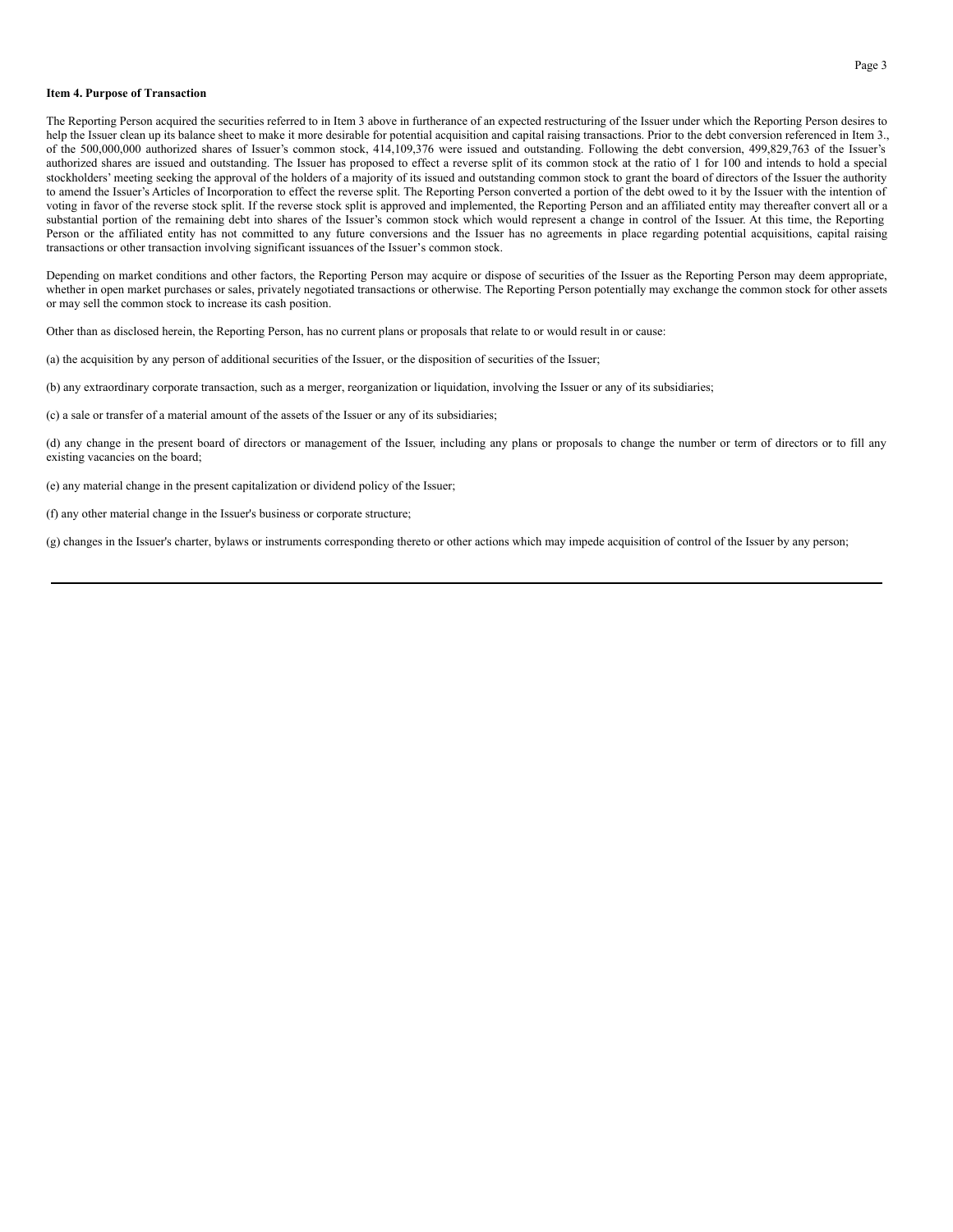(h) a class of securities of the Issuer to be delisted from a national securities exchange or to cease to be authorized to be quoted in an inter-dealer quotation system of a registered national securities association;

(i) a class of equity securities of the Issuer becoming eligible for termination of registration pursuant to Section 12(g)(4) of the Act; or

(j) any action similar to any of those enumerated above.

#### **Item 5. Interest in Securities of the Issuer**

Except as described below, the filing of this statement by the Reporting Person shall not be construed as an admission that the Reporting Person is, for the purposes of Section 13(d) or 13(g) of the Act, the beneficial owner of any securities covered by the statements herein.

- (a) For the purposes of this statement, the Reporting Person is reporting herein that the Reporting Person is the beneficial owner of 85,720,387 shares of the Issuer's common stock representing approximately 17.15%% of the 499,829,763 shares of the Issuer's common stock currently issued and outstanding. Prior to the Date of the Event, the Reporting Person owned no shares of common stock of the Issuer.
- (b) As of the date hereof, and within the sixty day period prior thereto, no transactions involving the Issuer's equity securities had been engaged in by the Reporting Person other than as disclosed herein.
- (c) As of the date hereof, to the best knowledge and belief of the undersigned, except as otherwise reported herein, no person other than the Reporting Person had the right to receive or the power to direct the receipt of dividends from, or the proceeds from the sale of, the securities reported herein.

(d) Not applicable.

#### (e)Not applicable

#### **Item 6. Contracts, Arrangements, Understandings or Relationships with Respect to Securities of the Issuer**

Except as disclosed herein, the Reporting Person does not have any contract, arrangement, understanding or relationship with respect to securities of the Issuer including, but not limited to, transfer or voting of any of the securities, finder's fees, joint ventures, loan or option arrangements, puts or calls, guarantees of profits, division of profits or loss, or the giving or withholding of proxies. The Reporting Person has not pledged securities of the Issuer nor are the securities of the Issuer held by the Reporting Person subject to a contingency, the occurrence of which would give another person voting power or investment power over such securities.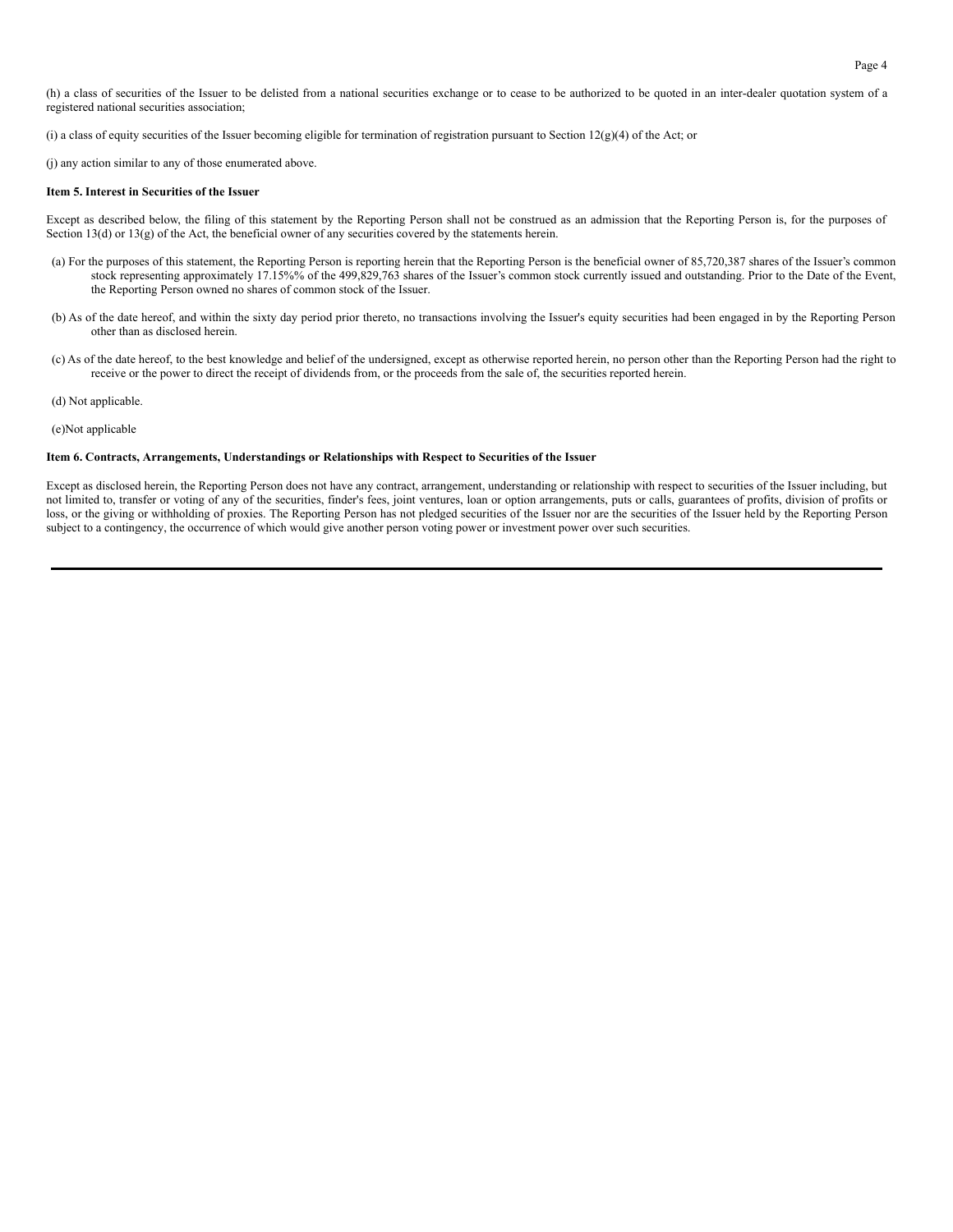## **Item 7. Material to Be Filed as Exhibits**

| <b>Exhibit</b><br>No. | <b>Description</b>                                                          |
|-----------------------|-----------------------------------------------------------------------------|
| 99.1                  | Joint Filing Agreement dated as of May 26, 2022 among the Reporting Persons |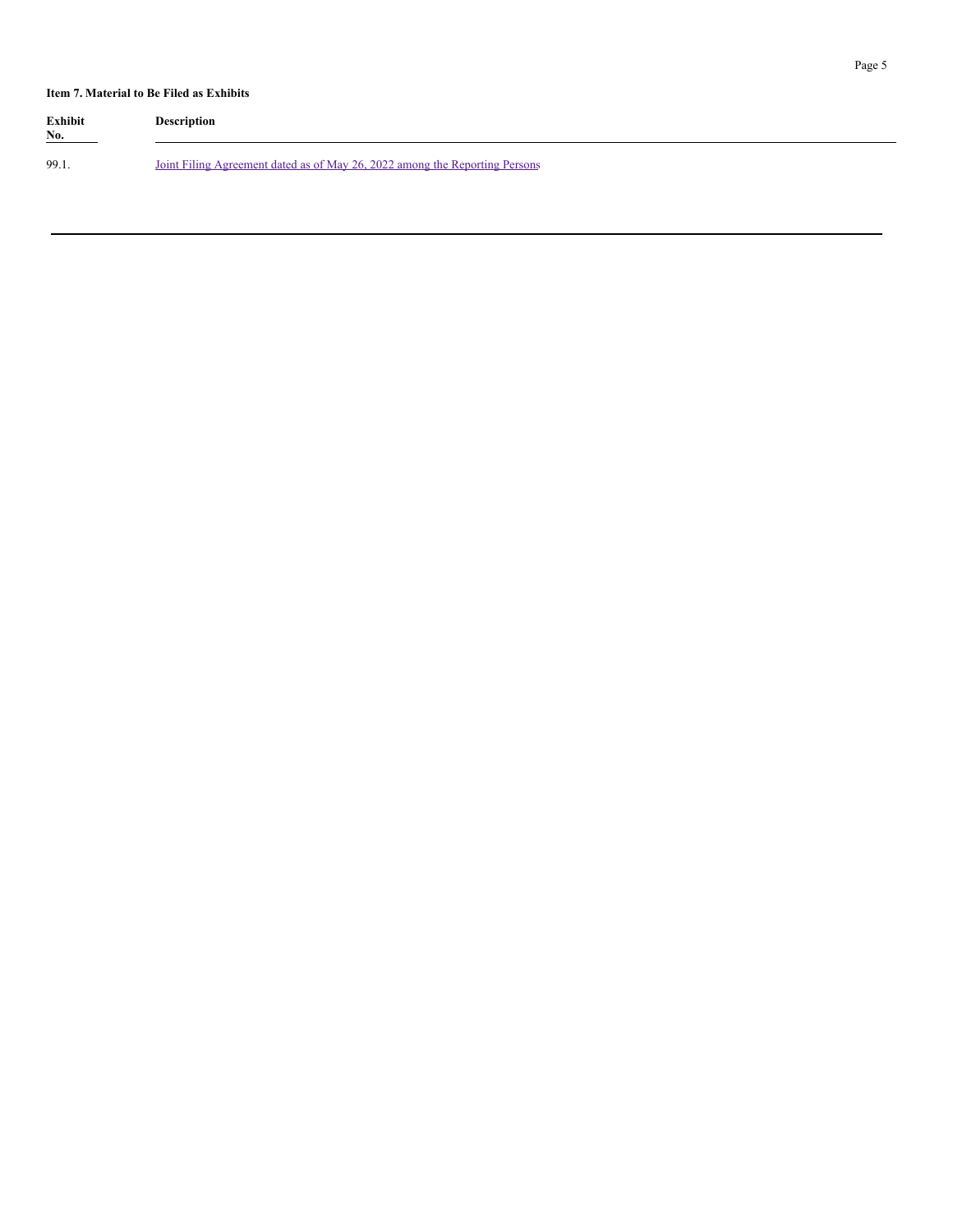## **Signature**

After reasonable inquiry and to the best of my knowledge and belief, I certify that the information set forth in this statement is true, complete and correct.

Dated: May 26, 2022

WYOMING NEW POWER INC.

By: /s/ Patrick Imeson Name: Patrick Imeson Title: CEO

BLACK DIAMOND FINANCIAL GROUP LLC

By: /s/ Patrick Imeson Name: Patrick Imeson Title: Manager

/s/ Patrick Imeson Patrick Imeson